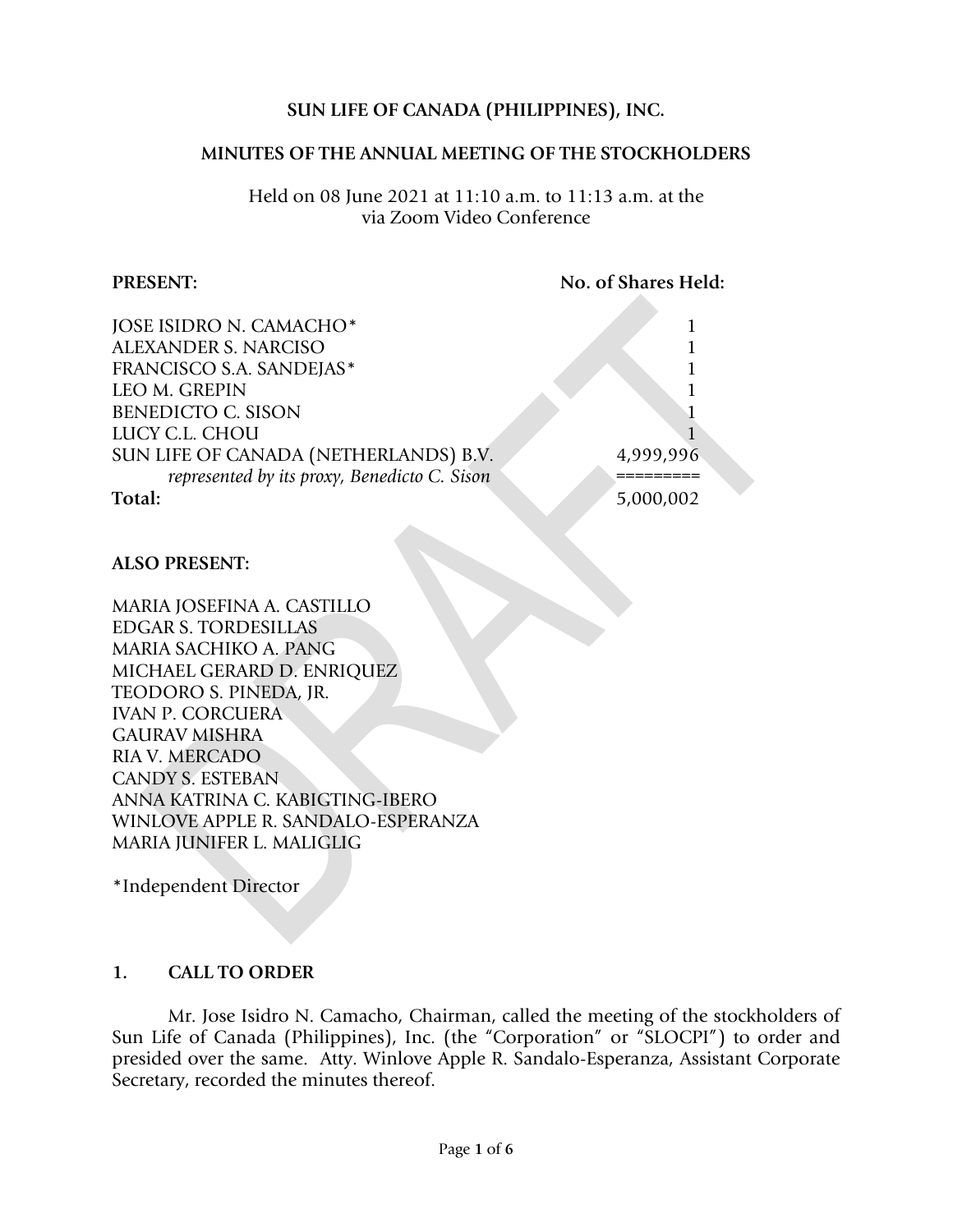## **2. CERTIFICATION OF NOTICE AND QUORUM**

The Chairman directed the Corporate Secretary, Atty. Anna Katrina C. Kabigting-Ibero, to do a roll call. In response, each attendee stated for the record the following information: (a) his/her full name and position; (b) his/her location; (c) confirmation that he/she can clearly hear and see the other attendees; (d) confirmation that he/she received the Notice of the Meeting including the agenda and materials; and (e) the device being used to attend the meeting.

The Corporate Secretary, thereafter, confirmed and noted the respective declarations of the participants, and certified the existence of a quorum, there being present and represented by proxy at least two-thirds (2/3) of the issued and outstanding capital stock of the Corporation.

Stockholders have dialed into the meeting because of current travel restrictions. However, in view of recent regulations under the Revised Corporation Code of the Philippines allowing attendance to Board meetings via remote communication, the stockholders may choose to continue attending meetings via videoconferencing, teleconferencing, or other alternative modes of communication despite the lifting of travel restrictions.

# **3. MINUTES OF THE PREVIOUS MEETINGS**

Upon motion duly made and seconded, with no comments or objections having been noted, the stockholders unanimously approved the minutes of the annual meeting held on 02 June 2020, with no dissenting or abstaining votes having been recorded. The stockholders also gave their approval for the Corporate Secretary to affix their esignatures on said minutes.

| <b>Tabulation of Votes</b>                                                           |           |         |                |                |  |
|--------------------------------------------------------------------------------------|-----------|---------|----------------|----------------|--|
| Shareholder                                                                          | Ownership | Approve | <b>Dissent</b> | Abstain        |  |
| <b>SUN</b><br><b>CANADA</b><br><b>LIFE</b><br>OF.<br>(NETHERLANDS) B.V. (represented | 4,999,996 | Y       | N              | $\mathbf N$    |  |
| by its proxy, Benedicto C. Sison)                                                    |           |         |                |                |  |
| Jose Isidro N. Camacho                                                               |           | Y       | N              | $\overline{N}$ |  |
| Leo Grepin                                                                           |           | Y       | N              | $\mathbf N$    |  |
| Lucy C.L. Chou                                                                       | 1         | Y       | N              | $\mathbf N$    |  |
| Francisco S.A. Sandejas                                                              | 1         | Y       | N              | N              |  |
| Alexander S. Narciso                                                                 | 1         | Y       | N              | $\overline{N}$ |  |
| Benedicto C. Sison                                                                   |           | Y       | N              | N              |  |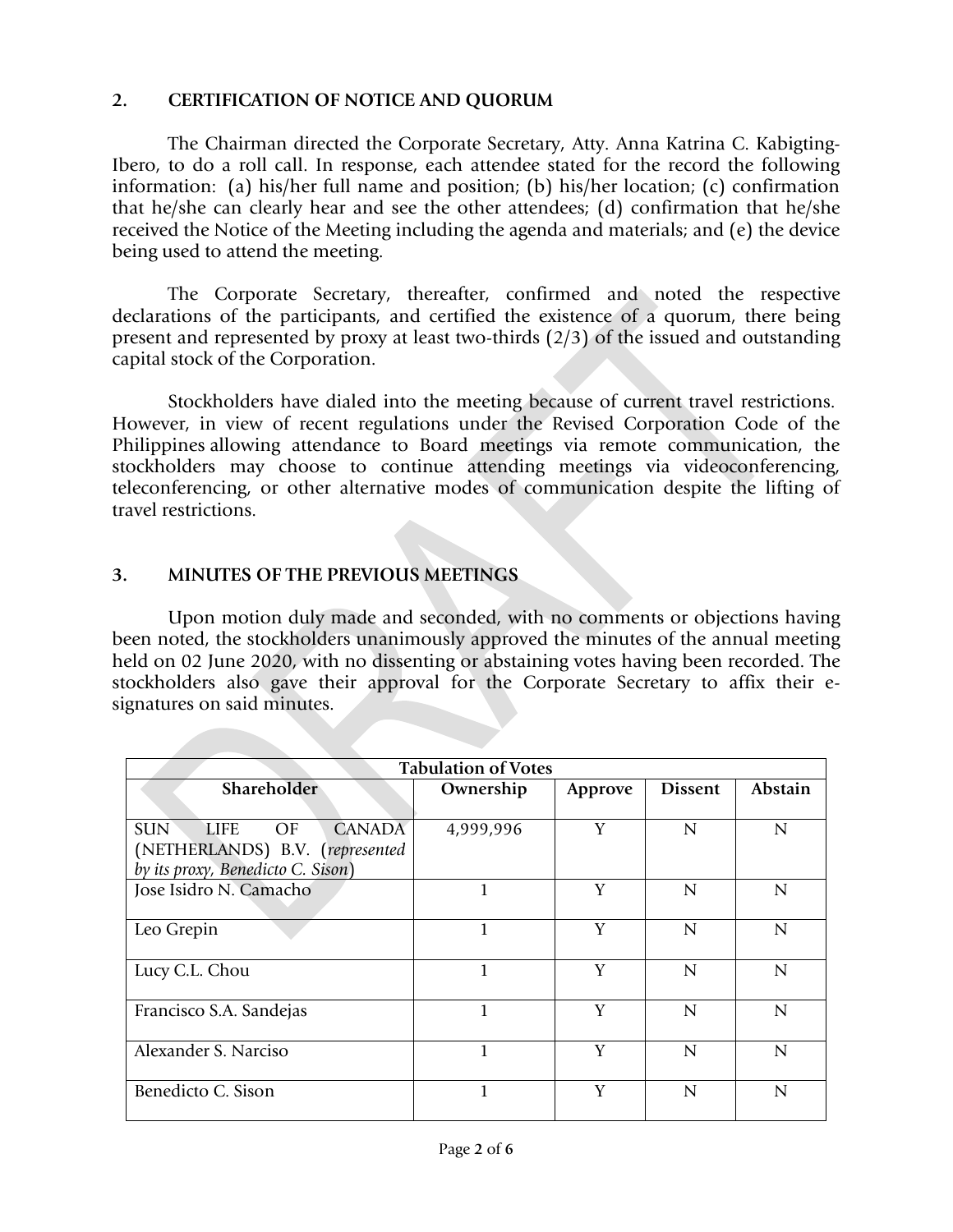# **4. ANNUAL REPORT ON OPERATIONS**

Mr. Alexander S. Narciso, President, presented the 2020 Annual Report on Operations. It was noted by the stockholders that the same report was already presented during the Q4 meeting of the Board of Directors on 03 March 2021, at which they were all present.

Inasmuch as the stockholders were already familiar with the report and had no questions or comments, the stockholders noted the report and moved to the next item on the agenda.

## **5. RATIFICATION OF THE ACTS OF THE BOARD OF DIRECTORS AND OFFICERS**

After discussion, upon motion duly made and seconded, with no comments or objections having been noted, the stockholders unanimously approved the following resolution:

"**RESOLVED**, that all resolutions, acts, and proceedings of the Board of Directors and the corporate officers of Sun Life of Canada (Philippines), Inc. up to the present be, as they are hereby, approved, confirmed, and ratified as if each of such resolutions, acts, and proceedings had been adopted with specific and special authorization by the stockholders in a meeting duly convoked and held."

| <b>Tabulation of Votes</b>                                                        |              |         |                |                |  |  |
|-----------------------------------------------------------------------------------|--------------|---------|----------------|----------------|--|--|
| Shareholder                                                                       | Ownership    | Approve | <b>Dissent</b> | Abstain        |  |  |
|                                                                                   |              |         |                |                |  |  |
| <b>SUN</b><br><b>LIFE</b><br><b>CANADA</b><br>OF                                  | 4,999,996    | Y       | N              | $\overline{N}$ |  |  |
| (NETHERLANDS) B.V. (represented                                                   |              |         |                |                |  |  |
| by its proxy, Benedicto C. Sison)                                                 |              |         |                |                |  |  |
| Jose Isidro N. Camacho                                                            | 1            | Y       | $\overline{N}$ | N              |  |  |
|                                                                                   |              |         |                |                |  |  |
| Leo Grepin                                                                        | $\mathbf{1}$ | Y       | $\overline{N}$ | $\mathbf N$    |  |  |
|                                                                                   |              |         |                |                |  |  |
| Lucy C.L. Chou                                                                    | $\mathbf{1}$ | Y       | $\overline{N}$ | $\overline{N}$ |  |  |
|                                                                                   |              |         |                |                |  |  |
| Francisco S.A. Sandejas                                                           | $\mathbf{1}$ | Y       | $\mathbf N$    | $\overline{N}$ |  |  |
|                                                                                   |              |         |                |                |  |  |
| Alexander S. Narciso                                                              | $\mathbf{1}$ | Y       | $\overline{N}$ | $\overline{N}$ |  |  |
|                                                                                   |              |         |                |                |  |  |
| Benedicto C. Sison                                                                | $\mathbf{1}$ | Y       | $\overline{N}$ | $\overline{N}$ |  |  |
|                                                                                   |              |         |                |                |  |  |
| Total Approving: $5,000,002 / 5,000,002$ or 100% of the outstanding capital stock |              |         |                |                |  |  |
| Total Dissenting: 0                                                               |              |         |                |                |  |  |
| Total Abstaining: 0                                                               |              |         |                |                |  |  |
|                                                                                   |              |         |                |                |  |  |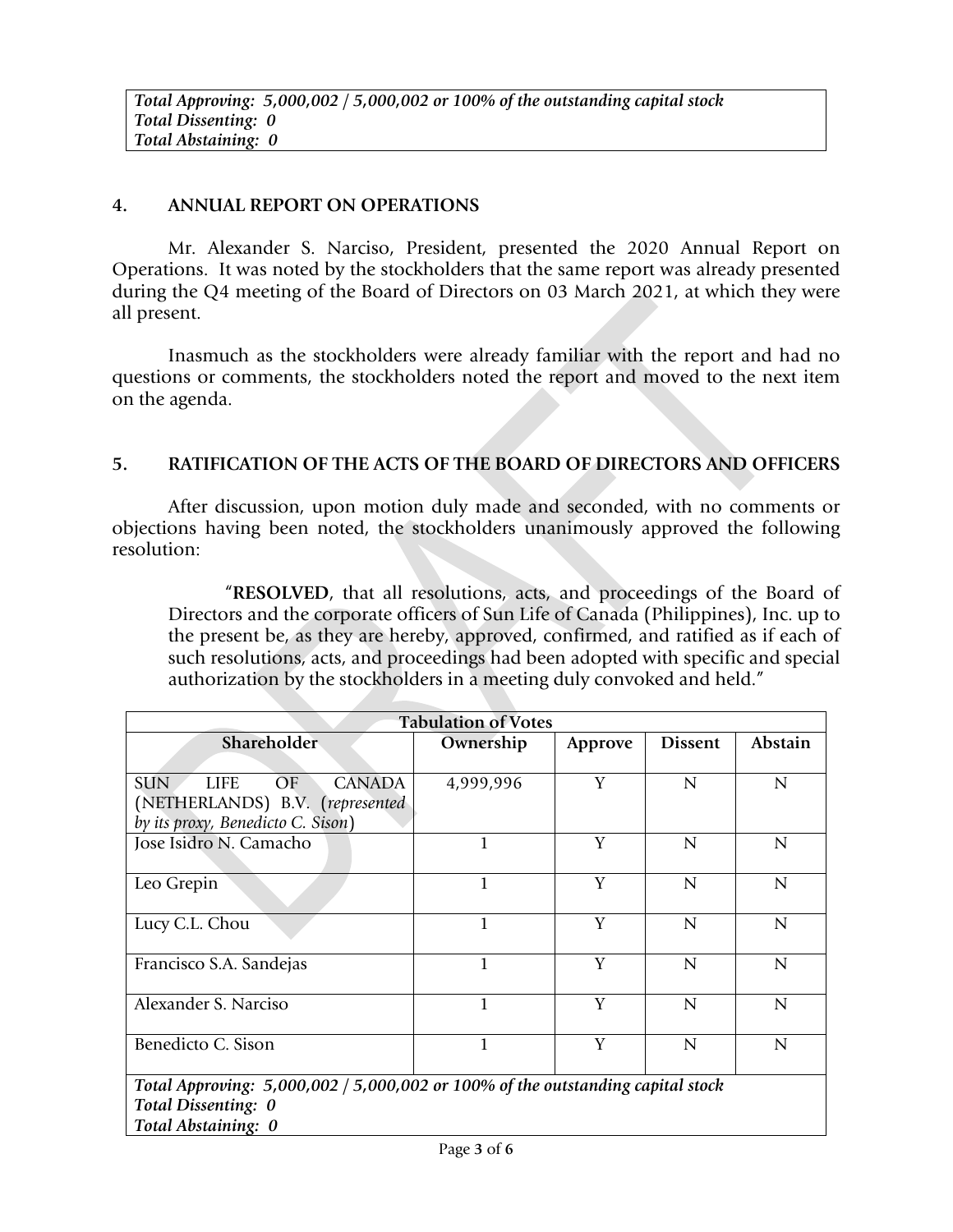#### **6. ELECTION OF DIRECTORS**

The Corporate Secretary explained the voting procedure. She said that one share is entitled to one vote, with each stockholder entitled to elect six directors. Each stockholder may vote such number of shares for as many as 6 persons whom he has chosen from the List of Nominees; or he may cumulate said shares and give one candidate as many votes as the number of his shares multiplied by 6 shall equal or he may distribute them on the same principle among as many candidates as he shall deem fit, provided that the total number of votes cast by him shall not exceed the number of shares owned by him multiplied by 6.

The Corporate Secretary reported that the Corporate Governance, Nomination and Remuneration Committee nominates the following as directors for the term 2021 to 2022:

Jose Isidro N. Camacho (independent) Francisco S.A. Sandejas (independent) Alexander S. Narciso Lucy C.L. Chou Benedicto C. Sison Leo M. Grepin

The background information on the nominees was circulated to the stockholders before the meeting. The Corporate Secretary said that they possess all the qualifications and none of the disqualifications to be nominated as a Director. No other nominees were presented.

After discussion, upon motion duly made and seconded, with no comments or objections having been noted, the stockholders unanimously approved the following resolution:

**"RESOLVED**, that the following are elected as the directors of Sun Life of Canada (Philippines), Inc. to serve until the next regular annual meeting of the stockholders and until their successors shall have been duly elected and qualified:

Jose Isidro N. Camacho (independent) Francisco S.A. Sandejas (independent) Alexander S. Narciso Lucy C.L. Chou Benedicto C. Sison Leo M. Grepin"

| <b>Tabulation of Votes</b> |                    |            |               |           |                |                |   |
|----------------------------|--------------------|------------|---------------|-----------|----------------|----------------|---|
| <b>Shareholder</b>         |                    |            | Ownership     | Approve   | <b>Dissent</b> | <b>Abstain</b> |   |
|                            |                    |            |               |           |                |                |   |
| <b>SUN</b>                 | LIFE               | $\Omega$ F | <b>CANADA</b> | 4,999,996 |                | N              | N |
|                            | (NETHERLANDS) B.V. |            | (represented) |           |                |                |   |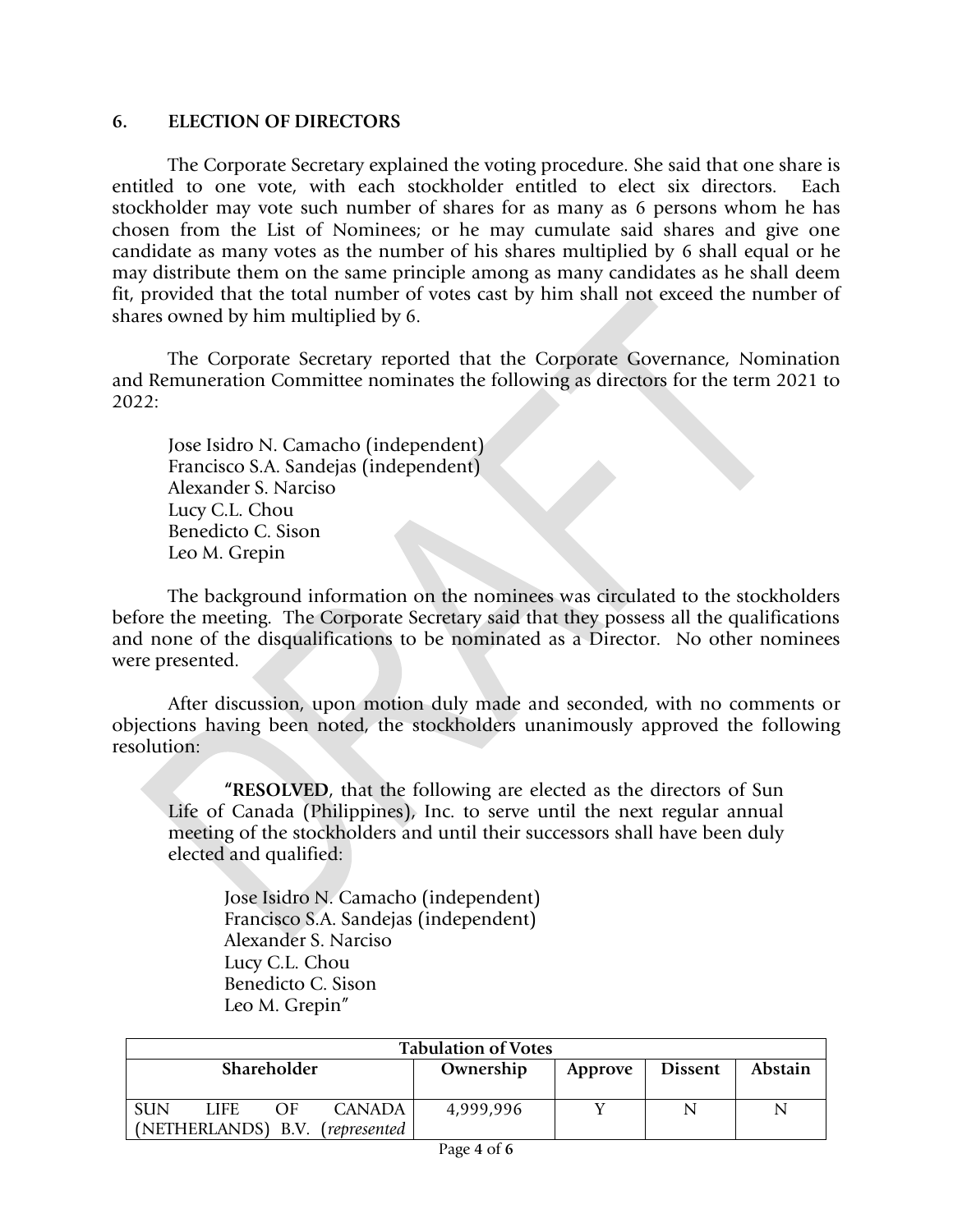| by its proxy, Benedicto C. Sison)                                                 |  |   |   |                |  |  |
|-----------------------------------------------------------------------------------|--|---|---|----------------|--|--|
| Jose Isidro N. Camacho                                                            |  | Y | N | N              |  |  |
|                                                                                   |  |   |   |                |  |  |
| Leo M. Grepin                                                                     |  | Y | N | N              |  |  |
| Lucy C.L. Chou                                                                    |  | Y | N | N              |  |  |
| Francisco S.A. Sandejas                                                           |  | Y | N | N              |  |  |
| Alexander S. Narciso                                                              |  | V | N | N              |  |  |
| Benedicto C. Sison                                                                |  | Y | N | $\overline{N}$ |  |  |
| Total Approving: $5,000,002 / 5,000,002$ or 100% of the outstanding capital stock |  |   |   |                |  |  |
| Total Dissenting: 0                                                               |  |   |   |                |  |  |
| Total Abstaining: 0                                                               |  |   |   |                |  |  |

The Directors thereafter discharged their functions as such.

# **7. APPOINTMENT OF EXTERNAL AUDITOR**

After discussion, upon motion duly made and seconded, with no comments or objections having been noted, the Committee unanimously approved the following resolutions:

"**RESOLVED**, that the firm Navarro Amper & Co./Deloitte Touche Tohmatsu be, as it is hereby, appointed as Sun Life of Canada (Philippines), Inc.'s (the "Corporation") External Auditor for the audit year 2021.

"**RESOLVED FURTHER**, that any two (2) of the following officers, acting jointly, namely the President and the Treasurer be, as they are hereby, appointed as the Corporation's representatives to execute and sign, on behalf of the Corporation, such deeds and instruments as may be necessary to implement the foregoing."

| <b>Tabulation of Votes</b>                       |           |         |                |         |  |
|--------------------------------------------------|-----------|---------|----------------|---------|--|
| <b>Shareholder</b>                               | Ownership | Approve | <b>Dissent</b> | Abstain |  |
|                                                  |           |         |                |         |  |
| <b>SUN</b><br>OF<br><b>LIFE</b><br><b>CANADA</b> | 4,999,996 | Y       | N              | N       |  |
| (NETHERLANDS) B.V. (represented                  |           |         |                |         |  |
| by its proxy, Benedicto C. Sison)                |           |         |                |         |  |
| Jose Isidro N. Camacho                           |           | V       | N              | N       |  |
|                                                  |           |         |                |         |  |
| Leo M. Grepin                                    |           | V       | N              | N       |  |
|                                                  |           |         |                |         |  |
| Lucy C.L. Chou                                   |           | v       | N              | N       |  |
|                                                  |           |         |                |         |  |